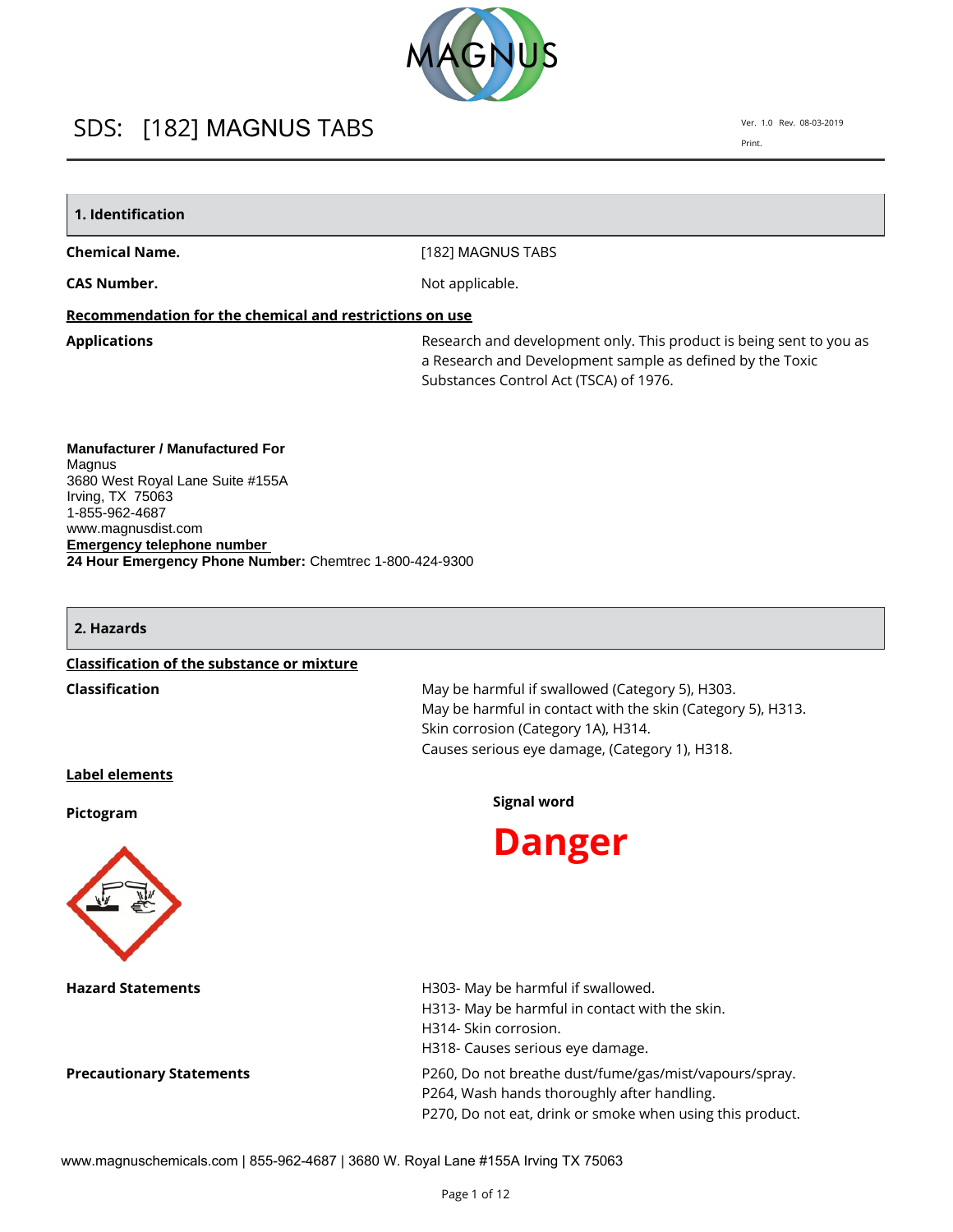Ver. 1.0 Rev. 08-03-2019 Print.

| P280, Wear protective gloves/protective clothing/eye protection/face<br>protection.                            |
|----------------------------------------------------------------------------------------------------------------|
| P310, Immediately call a POISON CENTER or doctor<br>/physician.                                                |
| P301+P330+ P331, IF SWALLOWED: Rinse mouth. Do NOT induce<br>vomiting.                                         |
| P303+P361+P353, P363, IF ON SKIN (or hair): Remove/Take off                                                    |
| Immediately all contaminated clothing. Rinse SKIN with                                                         |
| water/shower.                                                                                                  |
| P304+P340, IF INHALED: Remove victim to fresh air and Keep at rest<br>in a position comfortable for breathing. |
| P305+ P351+P338, P405, IF IN EYES: Rinse cautiously with water for                                             |
| several minutes. Remove contact lenses, if present and easy to do.                                             |
| Continue rinsing.                                                                                              |
| P321, Specific treatment (see Section 4 on this SDS).                                                          |
| P322, Specific measures (see Section 4 on this SDS).                                                           |
| P363, Wash contaminated clothing before reuse.                                                                 |
| P501, Dispose of contents/container to approve waste disposal plant.                                           |

**S** 

# **3 – Composition/information on ingredients**

| <b>Substances</b>         |                         |
|---------------------------|-------------------------|
| <b>Chemical Name.</b>     | [182] MAGNUS TABS       |
| Synonyms.                 | None.                   |
| <b>CAS Number.</b>        | Not applicable. No data |
| Molecular Formula.        | available. No data      |
| Molecular Weight. (g/mol) | available.              |

**Hazardous components**

**Composition of ingredients in the mixture:**

| Component                   | <b>CAS Number</b>             | Concentration |
|-----------------------------|-------------------------------|---------------|
| Proprietary descaling agent | Proprietary<br>(Trade secret) | 5-20%         |
| Sodium metasilicate         | 6834-92-0                     | 5-30%         |
| Sodium hydroxide            | 1310-73-2                     | 30-60%        |
| Sodium carbonate            | 497-19-8                      | 10-40%        |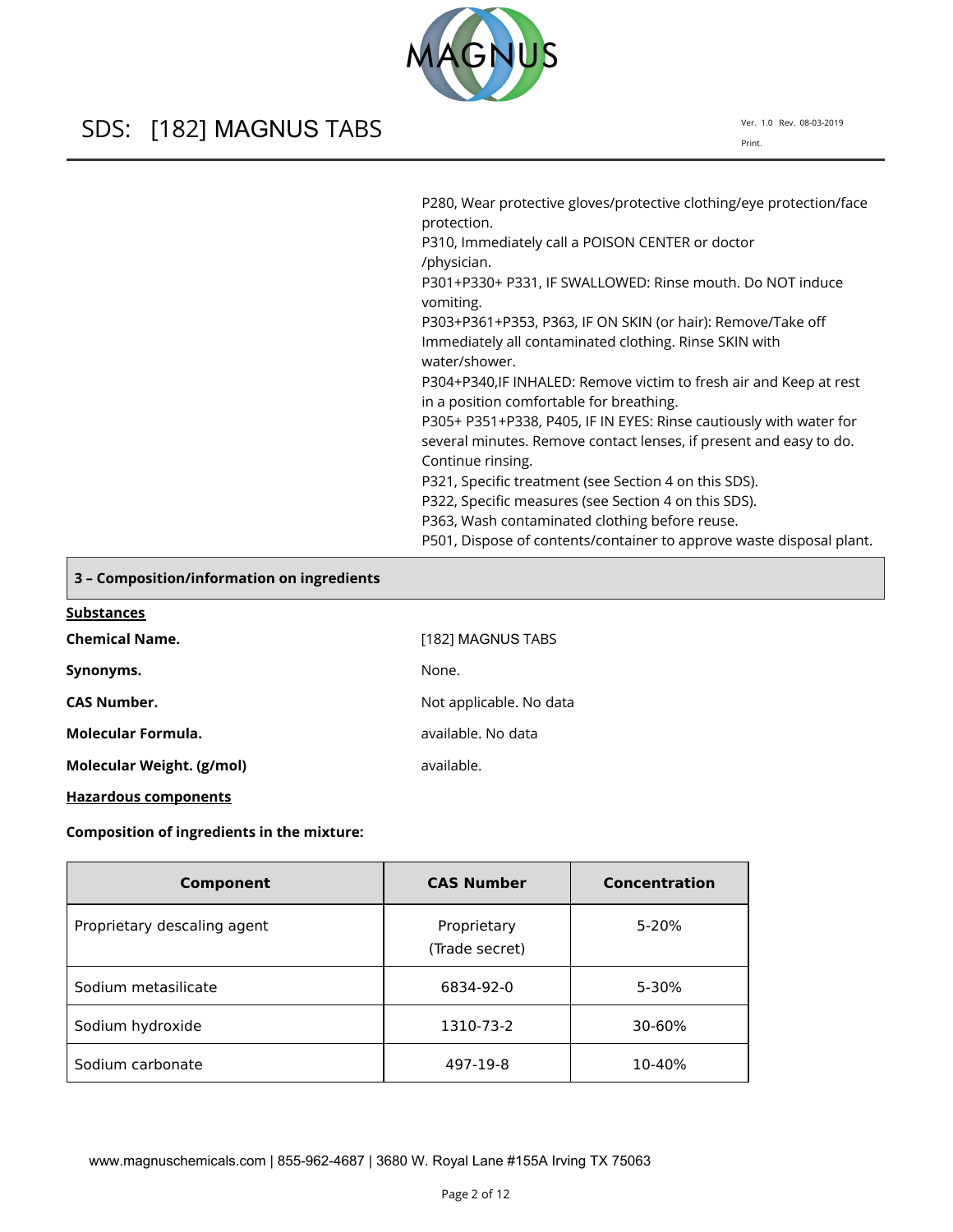

Ver. 1.0 Rev. 08-03-2019 Print.

| Proprietary surfactant 1 | Proprietary<br>(Trade secret) | $0.5 - 5%$ |
|--------------------------|-------------------------------|------------|
| Proprietary surfactant 2 | Proprietary<br>(Trade secret) | $0.5 - 5%$ |

Note: For the full text of the H-Statements mentioned in this Section, see Section 16.

| <b>Mixtures</b> | This product is a mixture: The specific chemical name(s) and exact |
|-----------------|--------------------------------------------------------------------|
|                 | percentage (s) for some of the components have been withheld as    |
|                 | trade secret in accordance with OSHA'S 29 CFR 1910.1200.           |

**4 – First-aid measures**

# **Description of first aid measures**

| <b>General information</b>                                  | Get medical attention if any discomfort continues. Show this<br>Safety Data Sheet to the medical personnel.                             |  |
|-------------------------------------------------------------|-----------------------------------------------------------------------------------------------------------------------------------------|--|
| <b>Inhalation</b>                                           | Remove from exposure, moving to fresh air. Artificial<br>respiration and oxygen are necessary if not breathing.<br>Consult a physician. |  |
| Ingestion                                                   | Wash out mouth with water if the person is conscious. Do not<br>induce vomiting. Consult a physician.                                   |  |
| <b>Skin contact</b>                                         | Immediately wash skin with soap and copious amounts of<br>water.                                                                        |  |
| Eye contact                                                 | Immediately irrigate with copious amounts of water for 15<br>minutes. Consult a physician.                                              |  |
| <b>Protection of first-aiders</b>                           | First aid personnel should wear appropriate protective<br>equipment during any rescue.                                                  |  |
| Most important symptoms and effects, both acute and delayed |                                                                                                                                         |  |
| <b>General information</b>                                  | The most important known symptoms and effects are<br>described in the labelling (see section 2) and/or in section 11.                   |  |

# **Indication of immediate medical attention and special treatment need**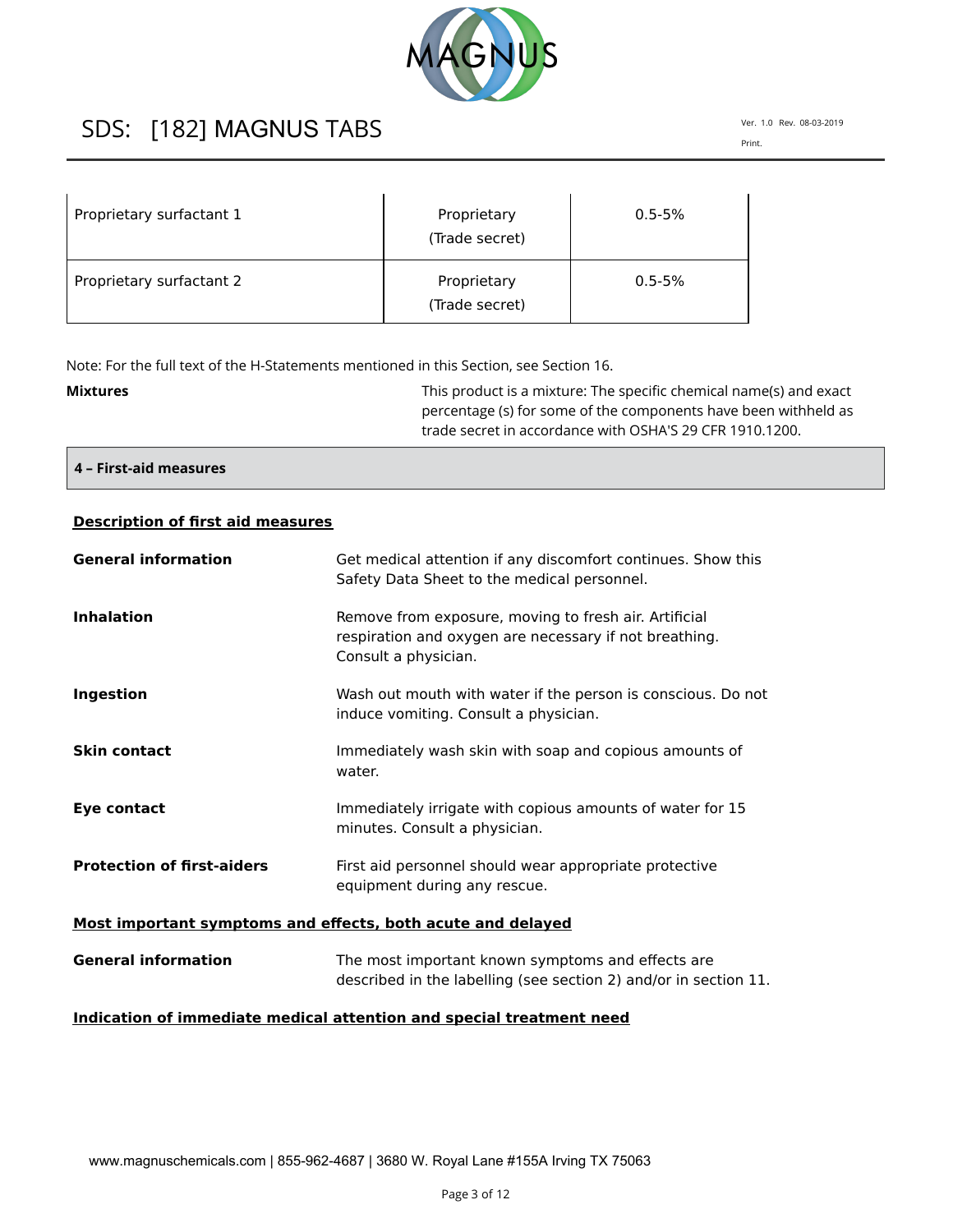

Ver. 1.0 Rev. 08-03-2019 Print.

**Notes for the doctor** The product is a corrosive material. Use of gastric lavage or emesis is contraindicated. Possible perforation of stomach or esophagus should be investigated. Do not give chemical antidotes. Asphyxia from glottal edema may occur. Marked decrease in blood prossure may occur with moist rale, frothy sputum, and high pulse pressure. Treat symtomatically.

| 5 - Fire-fighting measure                             |                                                                                                                                                                                                                                       |
|-------------------------------------------------------|---------------------------------------------------------------------------------------------------------------------------------------------------------------------------------------------------------------------------------------|
| <b>Extinguishing media</b>                            |                                                                                                                                                                                                                                       |
| Suitable extinguisher media                           | Use alcohol-resistant foam, dry chemical, carbon dioxide or water<br>spray.                                                                                                                                                           |
| Unsuitable extinguisher media                         | Use of water spray when fighting fire maybe inefficient.                                                                                                                                                                              |
| Special hazards arising from the substance of mixture |                                                                                                                                                                                                                                       |
| <b>Specific hazards</b>                               | Sodium oxides. The product causes burns of eyes, skin and mucous<br>membranes. Thermal decomposition can lead to release of irritating<br>and toxic gases and vapors. In the event of fire and /or explosion do<br>not breathe fumes. |

#### **Advice for firefighters**

#### **Protective actions during firefighting**

Avoid breathing fire gases or vapors. Evacuate area. Cool containers exposed to heat with water spray and remove them from the fire area if it can be done without risk. Cool containers exposed to flames with water until well after the fire is out. Avoid discharge to the aquatic environment. Control runoff water by containing and keeping it out of sewers and watercourses. If the risk of water pollution occurs, notify appropriate authorities.

# **Special protective equipment for firefighting**

Wear positive-pressure self-contained breathing apparatus (SCBA) and appropriate protective clothing. Standard Firefighter's clothing including helmets, protective boots, and gloves provide a basic level of protection for chemical incidents.

# **6 – Accidental release measures**

#### **Personal precautions, protective equipment, and emergency procedures**

# **Personal Precautions**

Wear protective clothing as described in Section 8 of this safety data sheet. No action shall be taken without appropriate training or involving any personal risk. Do not touch or walk into the spilled material.

#### **Environmental precautions**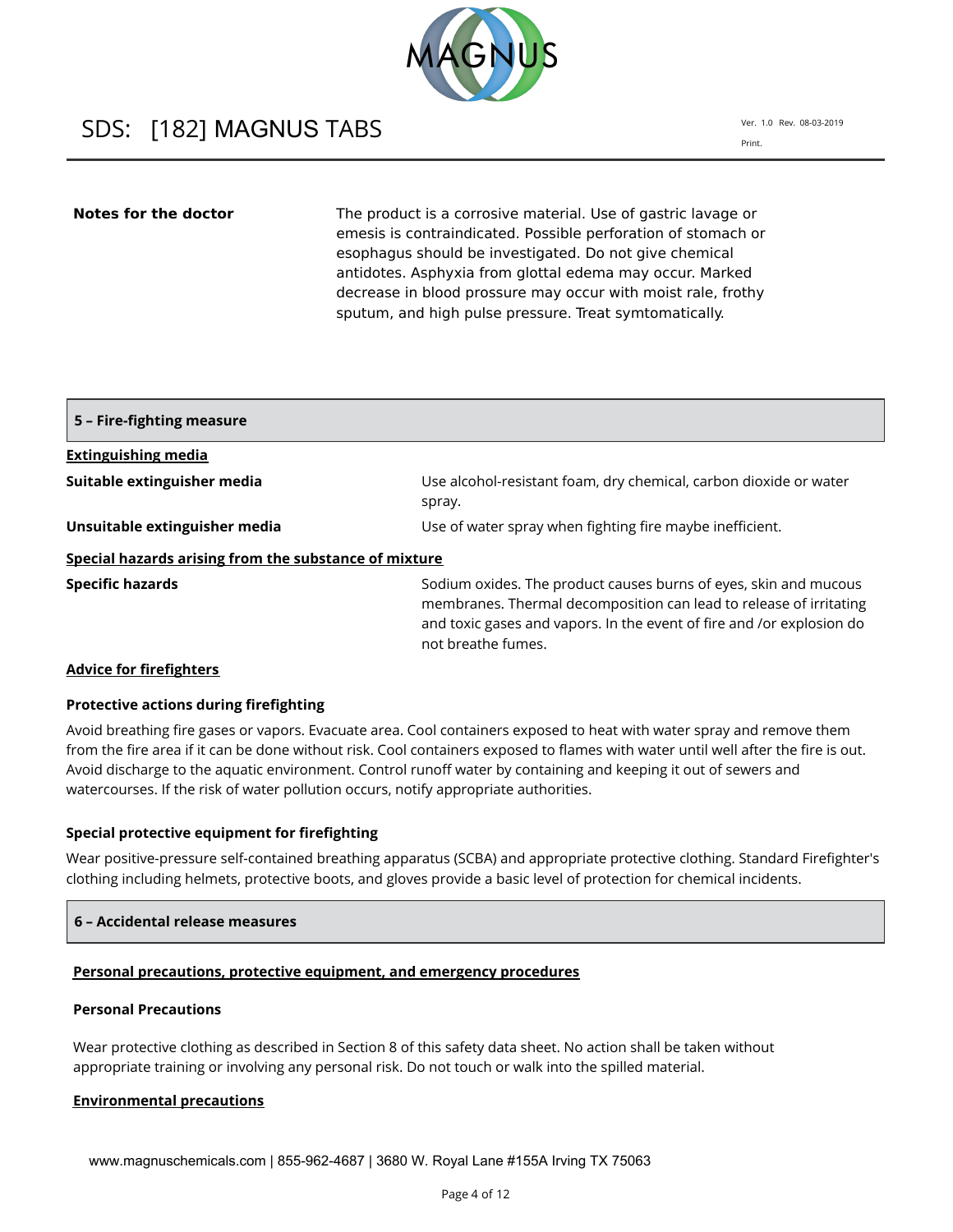

Ver. 1.0 Rev. 08-03-2019 Print.

### **Environmental precautions**

Prevent further leakage or spillage if safe to do so. Do not let product enter drains.

#### **Methods and materials for containment and cleanup**

#### **Methods for cleaning**

Contain and remove the spillage, soaking up the residue with non-flammable absorbent. Place in an adequate container for immediate disposal. Eliminate sources of ignition. For waste disposal see Section 13.

#### **Reference to other sections**

For personal protection see Section 8. See Section 11 for additional information on health hazards. See Section 12 for additional information on ecological hazards. For disposal see section 13.

# **7 – Handling and storage**

### **Precautions for safe handling**

#### **Usage precautions**

This product is for R+D only and it must be used by or directly under the supervision of a technically qualified individual(s) as defined by TSCA. Wear protective clothing as described in Section 8 of this safety data sheet. Keep away from food, drink, and animal feeding stuff. Keep container tightly sealed when not in use. Avoid discharge to the aquatic environment. Do not handle until all safety precautions have been read and understood. Do not handle broken packages without protective equipment. Do not reuse empty containers. For precautions see Section 2.

# **Advice on general occupational hygiene**

Promptly wash if in contact with skin. Take off contaminated clothing and wash before reuse. Wash contaminated clothing before reuse.

# **Conditions for safe storage, including any Incompatibilities**

#### **Storage precautions**

Store away from incompatible materials (see Section 10). Keep only in the original container. Keep container tightly closed, in a dry well-ventilated place, avoiding direct sunlight. Keep containers upright. Protect containers from damage. Keep container tightly sealed, in a fireproof place.

#### **Storage class**

Miscellaneous hazardous material storage. Preferably in a well-ventilated cabinet.

# **Specific end uses**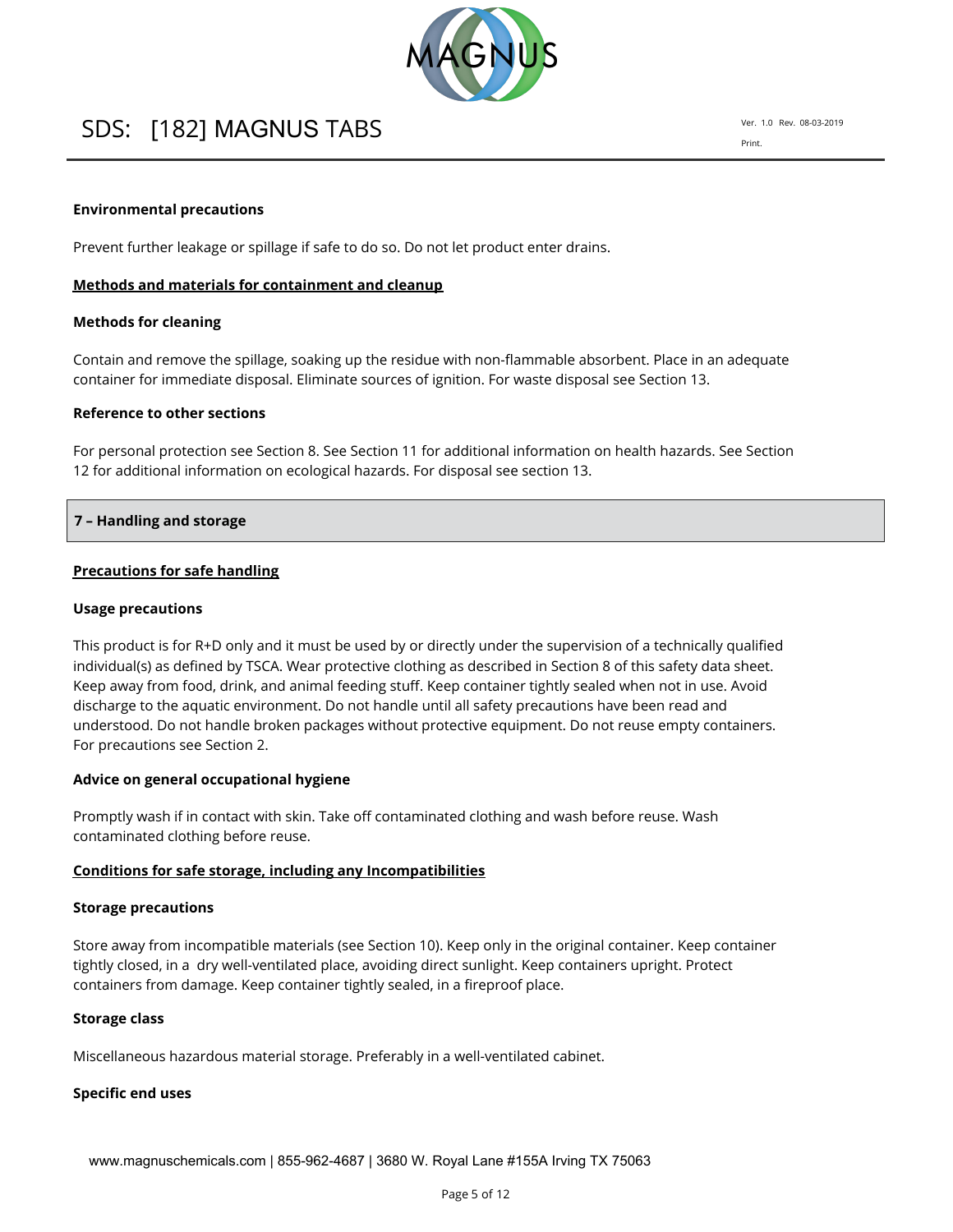

The identified uses for this product are in Section 1.

# **8 – Exposure controls/personal protection**

# **Control parameters Occupational exposure limits:**

| <b>Chemical name</b> | <b>ACGIH TLV</b> | <b>OSHA PEL</b>            | <b>NIOSH IDLH</b>          |
|----------------------|------------------|----------------------------|----------------------------|
| Sodium hydroxide     | Ceiling 2mg/m 3  | TWA: $2mg/m3$ (Vacated)    | IDLH: 10 mg/m $^3$         |
| 1310-73-2            |                  | Ceiling 2mg/m <sup>3</sup> | Ceiling 2mg/m <sup>3</sup> |

# **Protective equipment**



# **Engineering control measures**

Room ventilation, local exhaust, and explosion-proof ventilation equipment are needed to keep levels below exposure limits.

# **Eye/Face protection**

Wear safety glasses with side-shields.

#### **Hand protection**

Avoid skin contact. Wear protective clothes and solvent resistant gloves (nitrile).

### **Other skin and body protection**

No data available.

#### **Hygiene measures**

Wash after use and before eating, smoking and using the toilet. Do not eat, drink or smoke when using this product.

### **Respiratory protection**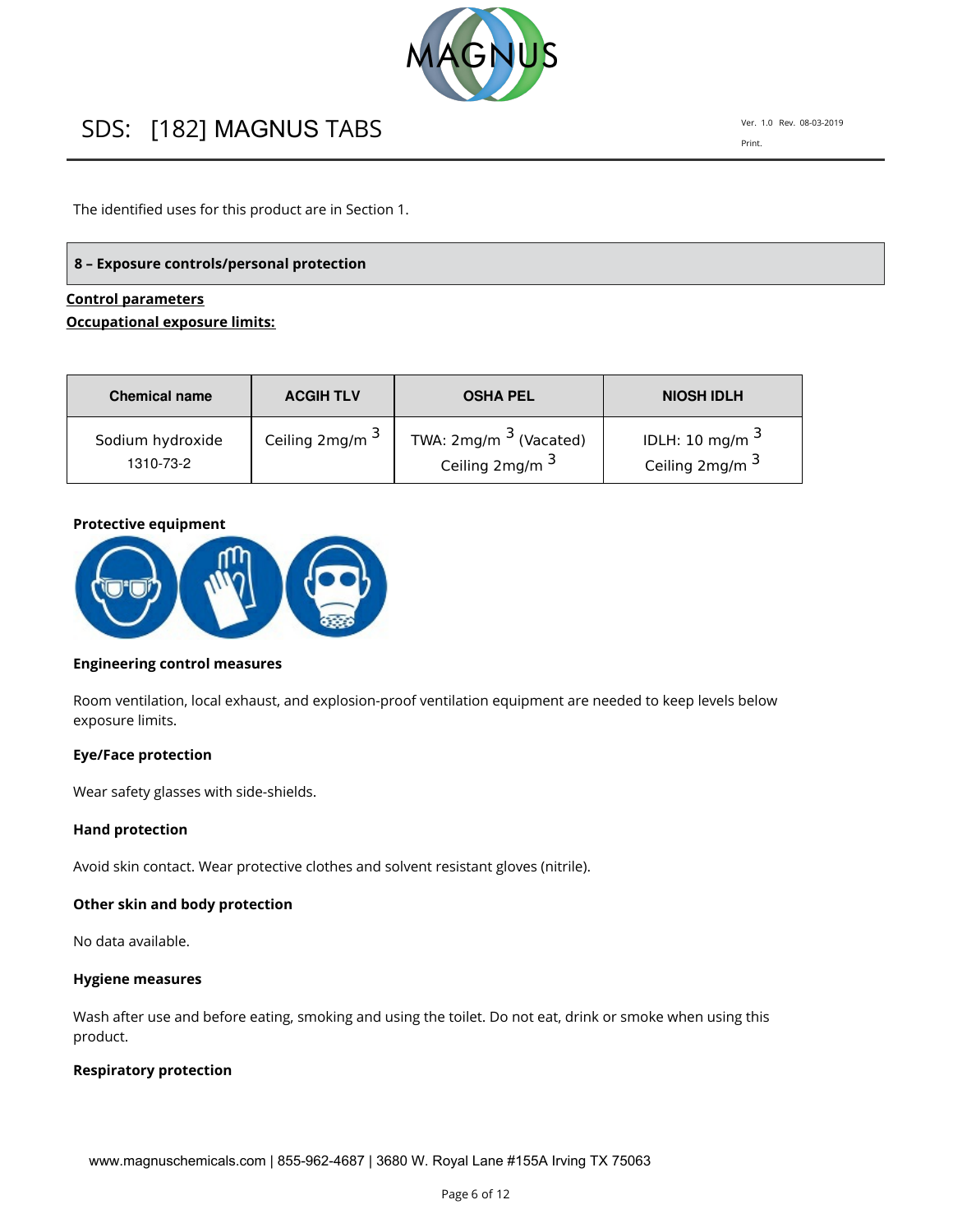

Where risk assessment shows air-purifying respirators are appropriate use a full-face respirator with a multipurpose combination (US) or type ABEK (EN 14387) respirator cartridges as a backup to engineering controls.If the respirator is the sole means of protection, use a full-face supplied air respirator. Use respirators and components tested and approved under appropriate government standards such as NIOSH (US) or CEN (EU).

### **Environmental exposure**

Not available.

| 9 - Physical and chemical properties                      |                    |                                                     |                    |
|-----------------------------------------------------------|--------------------|-----------------------------------------------------|--------------------|
| Appearance                                                | White powder.      | Water miscibility @                                 | No data available. |
| <b>Odor threshold</b>                                     | No data available. | 20 °C, g/L                                          |                    |
| <b>Melting</b><br>point/Freezing<br>point, <sup>o</sup> C | No data available. | <b>Partition</b><br>coefficient, log Pow<br>@ 25 °C | No data available. |
| Boiling point, °C                                         | No data available. | <b>Autoignition</b><br>temperature, °C              | No data available. |
| <b>Flash point</b>                                        | None.              | Dynamic viscosity @                                 | No data available. |
| Vapor pressure @<br>20 °C, kPa                            | No data available. | 25 °C, cP                                           |                    |
| Relative density @<br>25 °C, g/cm <sup>3</sup>            | NA.                |                                                     |                    |

| 10 – Stability and reactivity             |                                                                                                       |
|-------------------------------------------|-------------------------------------------------------------------------------------------------------|
| Reactivity                                | No data available.                                                                                    |
| <b>Chemical stability</b>                 | Stable under normal storage conditions.                                                               |
| <b>Possibility of hazardous reactions</b> | Hazardous polymerization do not occur under normal conditions.                                        |
| <b>Incompatible materials</b>             | Strong oxidizing agents. Strong bases. Strong acids. Aluminium.                                       |
| <b>Conditions to avoid</b>                | Exposure to air or moisture over prologed periods.                                                    |
| <b>Hazardous decomposition products</b>   | Hazardous decomposition products formed under fire conditions<br>may lead to toxic vapours and gases. |
| 11 - Toxicological information            |                                                                                                       |
| <b>Acute toxicity - oral</b>              |                                                                                                       |
| Acute toxicity - oral (LD50, mg/kg)       | Oral: 1153 (sodium metasilicate); 977 (Proprietary surfactant 2).                                     |
| <b>Species</b>                            | Rat                                                                                                   |
| Notes (oral LD50)                         | Maybe harmful if swallowed. ATE (oral) >4400 (estimated)                                              |

www.magnuschemicals.com | 855-962-4687 | 3680 W. Royal Lane #155A Irving TX 75063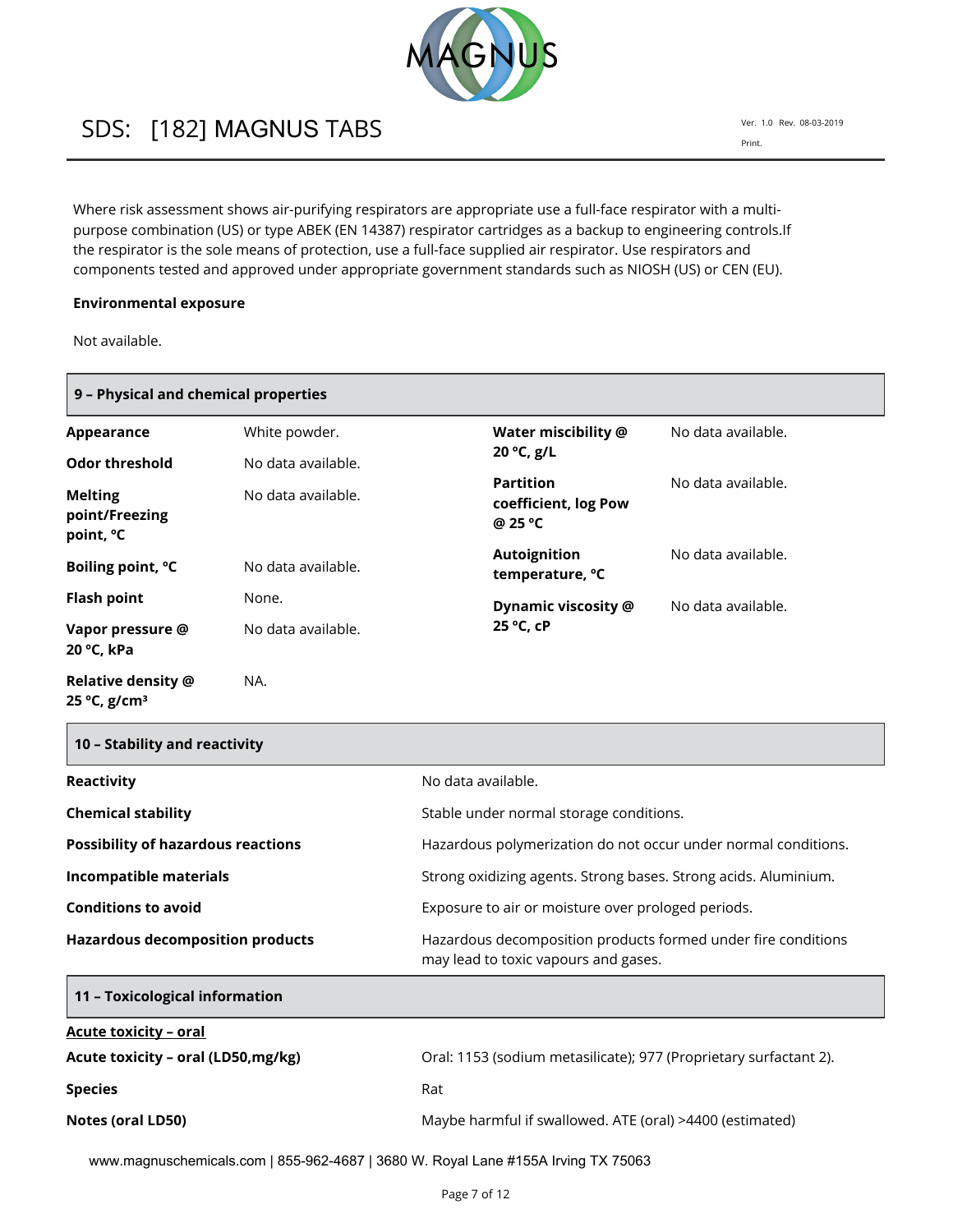

| <b>Acute toxicity - dermal</b>                        |                                                                                                                                                    |
|-------------------------------------------------------|----------------------------------------------------------------------------------------------------------------------------------------------------|
| Acute toxicity - dermal (LD50, mg/kg)                 | 1350 (Sodium hydroxide (Rat)); >2000 (Proprietary surfactant 2).                                                                                   |
| <b>Species</b>                                        | Rabbit                                                                                                                                             |
| <b>Notes (Dermal LD50)</b>                            | Maybe harmful in contact with the skin. ATE (dermal) >3000<br>(estimated)                                                                          |
| <b>Acute toxicity - inhalation</b>                    |                                                                                                                                                    |
| Acute toxicity - inhalation (LC50, dust/mist<br>mg/l) | 1, 2h (Proprietary descaling agent); 2300, 2 h. (Sodium carbonate);<br>3.9, 1h (Proprietary surfactant 2)                                          |
| <b>Species</b>                                        | Rat                                                                                                                                                |
| <b>Notes (Inhalation LD50)</b>                        | Maybe cause possibly severe irritation of respiratory track.                                                                                       |
| ATE inhalation (Dust/mists mg/l)                      | >6 (estimated)                                                                                                                                     |
| <b>Skin corrosion/irritation</b>                      |                                                                                                                                                    |
| <b>Result</b>                                         | Causes burns. Extremely corrosive and destructive to tissue.                                                                                       |
| Serious eye damage/irritation                         |                                                                                                                                                    |
| <b>Result</b>                                         | Risk of serious damage to eyes.                                                                                                                    |
| <b>Respiratory sensitization</b>                      |                                                                                                                                                    |
| <b>Result</b>                                         | No data available.                                                                                                                                 |
| <b>Skin sensitization</b>                             |                                                                                                                                                    |
| <b>Result</b>                                         | No data available.                                                                                                                                 |
| <b>Germ cell mutagenicity</b>                         |                                                                                                                                                    |
| <b>Genotoxicity - in vitro</b>                        | No data available.                                                                                                                                 |
| <b>Carcinogenicity</b>                                |                                                                                                                                                    |
| <b>IARC</b>                                           | No component of this product present at levels greater than or equal<br>to 0.1% is identified as human carcinogen by IARC.                         |
| <b>ACGIH</b>                                          | No component of this product present at levels greater than or equal<br>to 0.1% is identified as a carcinogen or potential carcinogen by<br>ACGIH. |
| <b>NTP</b>                                            | No component of this product present at levels greater than or equal<br>to 0.1% is identified as a known or anticipated carcinogen by NTP.         |
| <b>OSHA</b>                                           | No component of this product present at levels greater than or equal<br>to 0.1% is identified as a carcinogen or potential carcinogen by<br>OSHA.  |
| <b>Reproductive toxicity</b>                          |                                                                                                                                                    |
| <b>Fertility</b>                                      | Based on available data the classification criteria are not met.                                                                                   |
| <b>Specific target organ toxicity</b>                 |                                                                                                                                                    |
| <b>STOT-single exposure</b>                           | No data available.                                                                                                                                 |

www.magnuschemicals.com | 855-962-4687 | 3680 W. Royal Lane #155A Irving TX 75063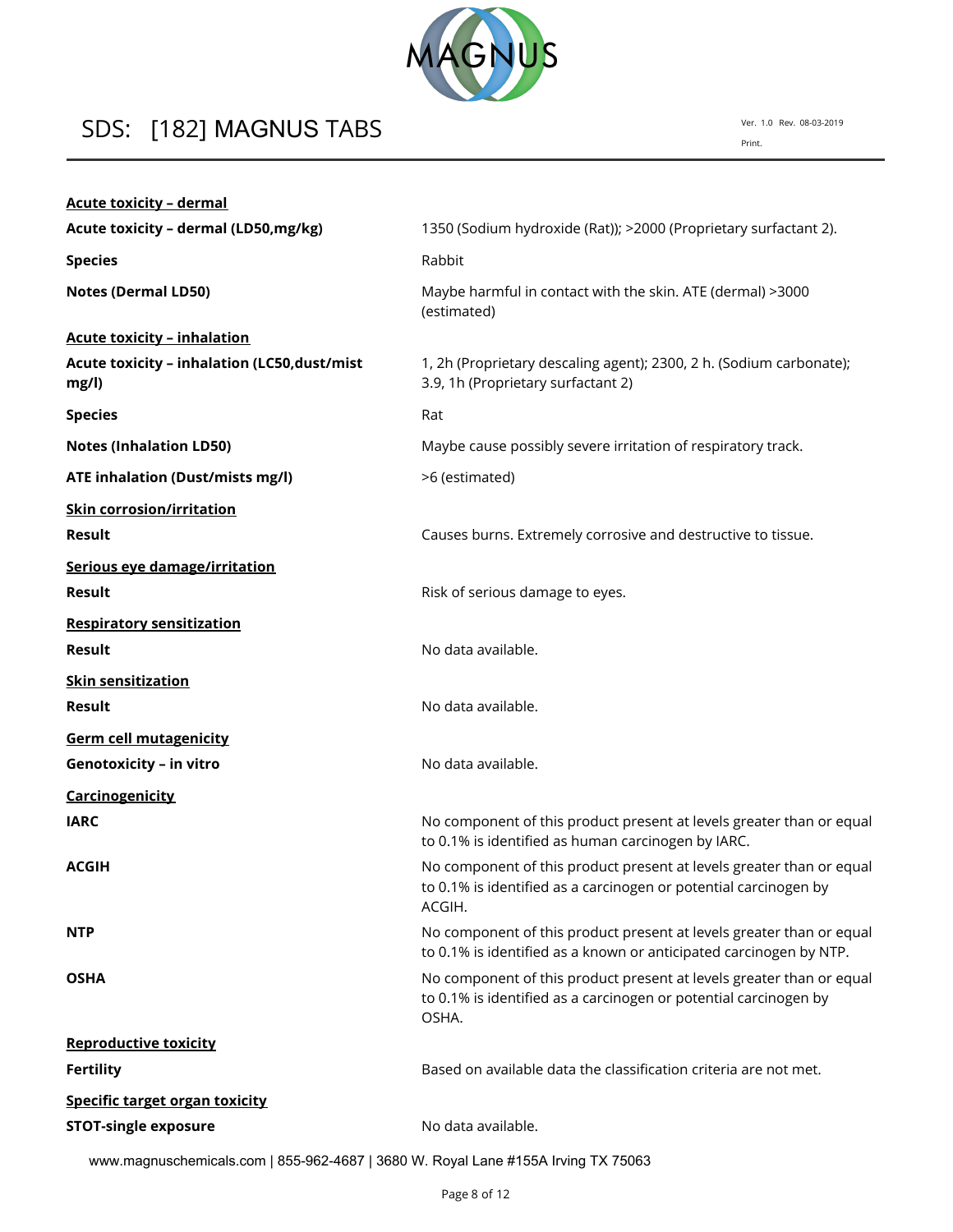

Ver. 1.0 Rev. 08-03-2019 Print.

| <b>STOT-repeated exposure</b> | Chronic exposure to corrosive fumes/ gases may cause longlasting<br>effects, in mouth, respiratory and gastric systems. Avoid repeated<br>exposure. |
|-------------------------------|-----------------------------------------------------------------------------------------------------------------------------------------------------|
| <b>Additional information</b> |                                                                                                                                                     |
| <b>General information</b>    | This product is classified as hazardous.                                                                                                            |
| Ingestion                     | May be harmful if swallowed.                                                                                                                        |
| Skin contact                  | Skin corrosion.                                                                                                                                     |
| Eye contact                   | Causes serious eye irritation.                                                                                                                      |
| Route of entry                | Ingestion, Inhalation, skin and/or eye contact.                                                                                                     |

**12 – Ecological information**

| OXICI |
|-------|
|       |

| <b>Ecotoxicity</b>           | This product is regarded as harmful for aquatic life. Large or frequent<br>spills may have dangerous effects on the environment.                                                                                                                                                                                                             |
|------------------------------|----------------------------------------------------------------------------------------------------------------------------------------------------------------------------------------------------------------------------------------------------------------------------------------------------------------------------------------------|
| <b>Acute toxicity</b>        |                                                                                                                                                                                                                                                                                                                                              |
| <b>Toxicity to fish</b>      | LC50 (96h.) = 210 mg/l (Brachydanio rerio); Sodium metasilicate.<br>LC50 (96h.) = 45.6 mg/l (Oncorhynchus mykiss); Sodium hydroxide.<br>LC50 (96h.) = 300 mg/l (Lepomis macrochirus); Sodium carbonate.<br>LC50 (96h.) >100 mg/l (Fish); Proprietary surfactant 1.<br>LC50 (96h.) = 29 mg/l (Pimephales promelas); Proprietary surfactant 2. |
| <b>Aquatic invertebrates</b> | EC50 (48h.) = 216 mg/l (Daphnia magna); Sodium metasilicate.<br>EC50 (48h.) = 265 mg/l (Daphnia magna); Sodium carbonate.<br>EC50 (48h.) = 5.55 mg/l (Daphnia nubia); Proprietary surfactant 2.                                                                                                                                              |
| <b>Aquatic plants</b>        | ErC50 (72 h.) = 120 mg/l (Desmodesmus subspicatus); Sodium<br>carbonate.<br>ErC50 (72 h.) > 120 mg/l (Desmodesmus subspicatus); Proprietary<br>surfactant 2.                                                                                                                                                                                 |
| <b>Chronic toxicity</b>      |                                                                                                                                                                                                                                                                                                                                              |
| <b>Toxicity to fish</b>      | No data available.                                                                                                                                                                                                                                                                                                                           |
| <b>Aquatic invertebrates</b> | No data available.                                                                                                                                                                                                                                                                                                                           |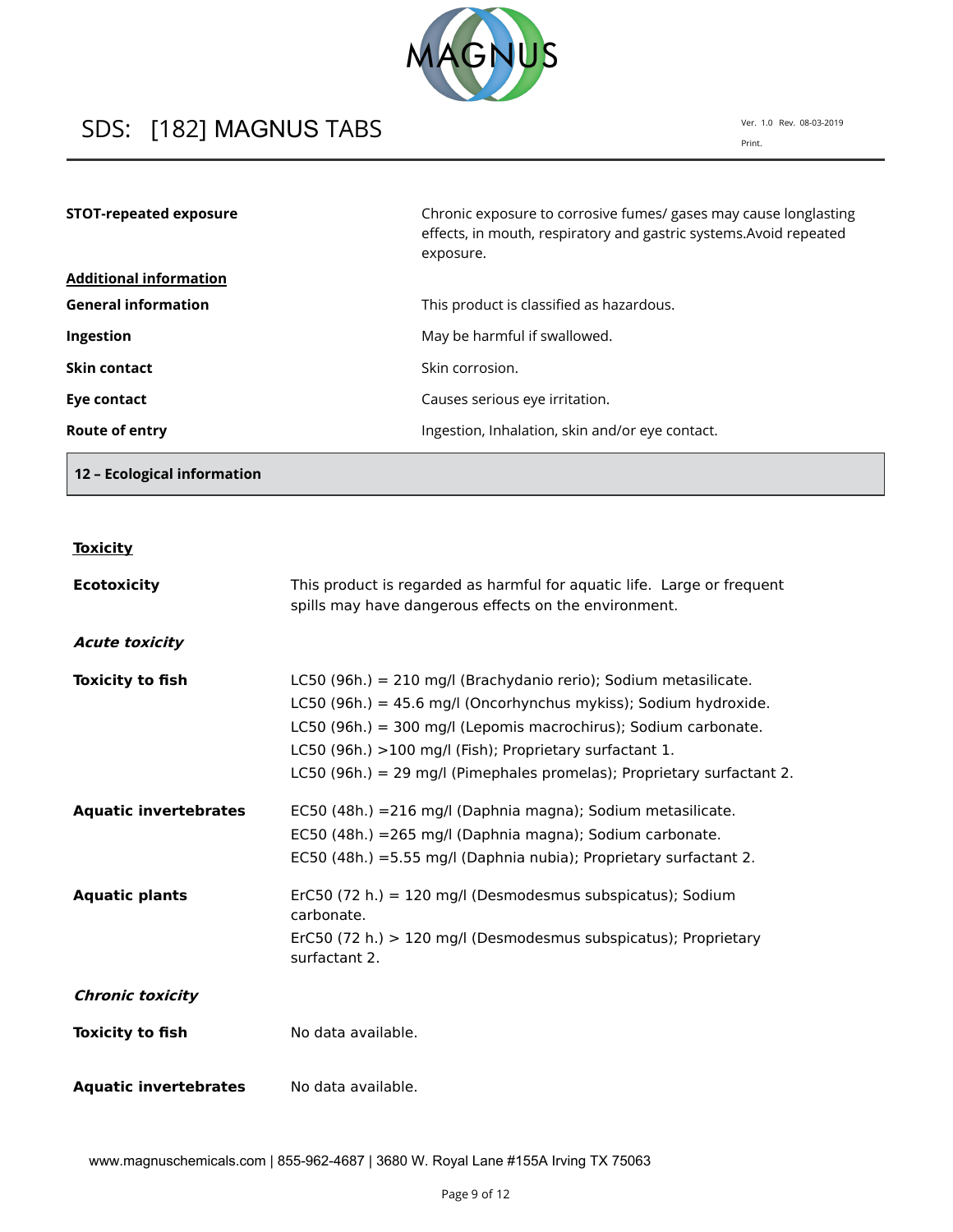

Ver. 1.0 Rev. 08-03-2019 Print.

| <b>Aquatic plants</b>                      | No data available.                                                            |
|--------------------------------------------|-------------------------------------------------------------------------------|
| <b>Persistency and</b><br>biodegradability |                                                                               |
| <b>Persistency and</b><br>biodegradability | Components in this mixture are not persistent and easily to<br>biodegradable. |
| <b>Biological oxygen</b><br>demand(mg/g)   | No data available.                                                            |
| <b>Chemical oxygen</b><br>demand(mg/g)     | No data available.                                                            |
| <b>BOD/COD ratio</b>                       | No data available.                                                            |
| <b>Bioaccumulative</b><br>potential        | Components in the mixture are unlikely to bioaccumulate.                      |
| <b>Mobility in soil</b>                    | No data available.                                                            |
| <b>Results of PBT and vPvB</b>             | No data available.                                                            |
| Other adverse effects                      | No da ta available.                                                           |

#### **13 – Disposal considerations**

### **Waste treatment methods**

#### **General information**

The generation of waste should be minimized or avoided wherever possible. Reuse or recycle products wherever possible. This material and its container must be disposed of safely. When handling waste, the safety precautions applying to the handling of the product should be considered. Care should be taken when handling emptied containers that have not been thoroughly cleaned or rinsed out. Empty containers or liners may retain some product residues.

# **Disposal methods**

Do not empty into drains. Dispose of surplus products and those that cannot be recycled via a licensed waste disposal contractor. Waste, residues, empty containers, discarded work clothes and contaminated cleaning materials should be collected in designated containers, labeled with their contents. Incineration and landfill should only be considered when recycling is not feasible.

This product contains one or more substances that are listed with the State of California as hazardous waste: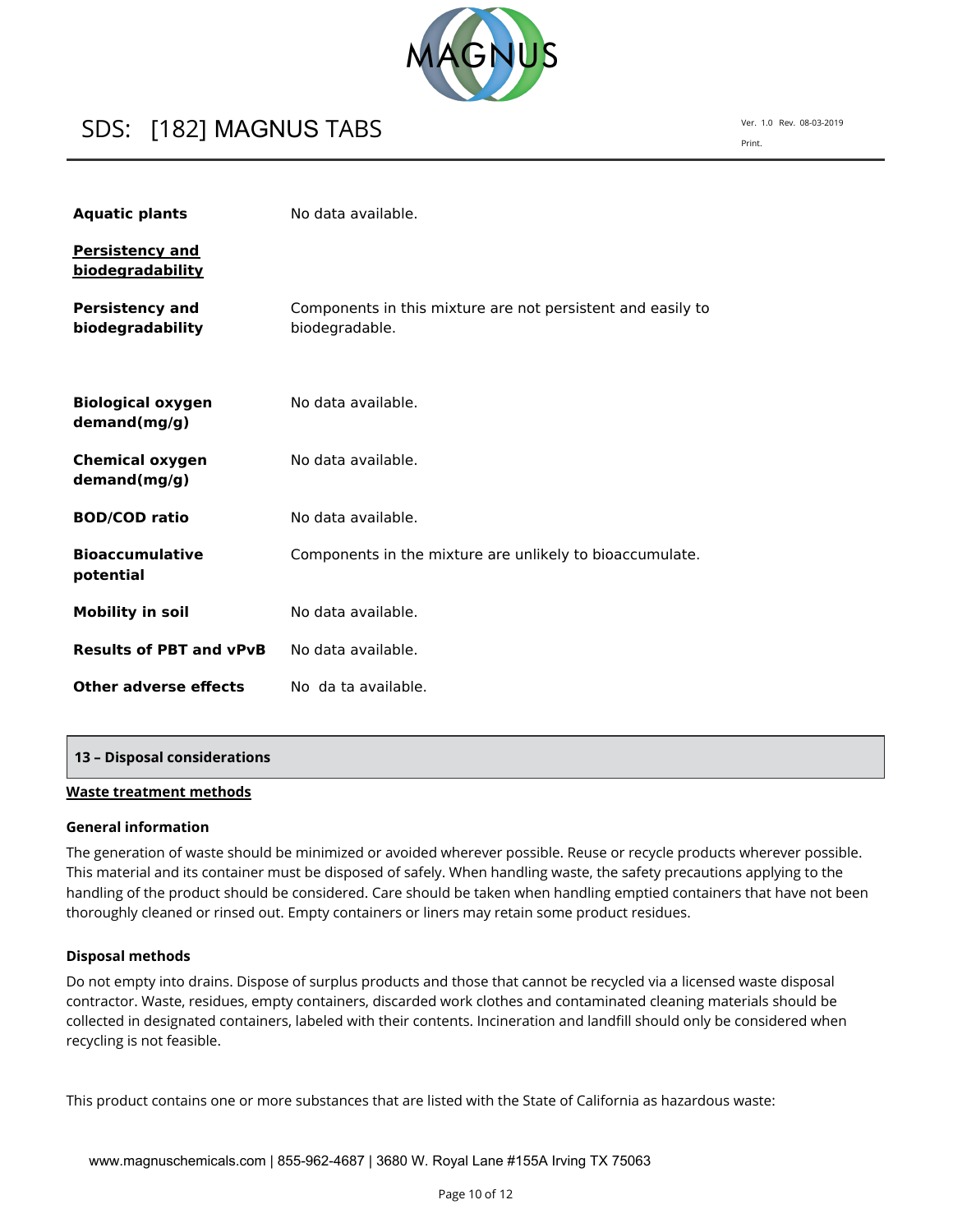

Component California hazardous waste status Sodium hydroxide 1310-73-2, Toxic and Corrosive Sodium carbonate 497-19-8, Corrosive

| 14 - Transport information |                                                                                                                                                                                                                                         |  |  |  |
|----------------------------|-----------------------------------------------------------------------------------------------------------------------------------------------------------------------------------------------------------------------------------------|--|--|--|
| DOT (US)                   | UN number: 1759 Class: 8 Packing group: II<br>Proper shipping name: Corrosive solid, n.o.s. (Contains Sodium<br>Hydroxide, Disodium Trioxosilicate)<br>Reportable Quantity (RQ): 1000lb (Sodium Hydroxide)<br>Poison Inhalation Hazard: |  |  |  |
| IMDG.                      | UN number: 1759 Class: 8 Packing group: II EMS-No: F-E, S-D<br>Proper shipping name: Corrosive solid, n.o.s. (Contains Sodium<br>Hydroxide, Disodium Trioxosilicate)                                                                    |  |  |  |
| <b>IATA</b>                | UN number: 1759 Class: 8 Packing group: II<br>Proper shipping name: Corrosive solid, n.o.s. (Contains Sodium<br>Hydroxide, Disodium Trioxosilicate)<br>Environmental hazards ADR/RID: no IMDG: no IATA: no                              |  |  |  |

# **15 – Regulatory information**

# **US Federal Regulations and state regulations**

Components of the product are listed in the quoted regulations. For details, please refer to the regulations directly. This list is not exhaustive; please check for other applicable regulations.

# **This product has been classified by hazard criteria of the Controlled Products Regulations, and the SDS contains all the information required by the Controlled Products Regulations.**

# **US Federal Regulations**

# **SARA 302 Section 302 (Specific toxic chemical listings)**

No chemicals in this material are subject to the reporting requirements of SARA Title III, Section 302.

#### **SARA Section 311/312 (Specific toxic chemical listings)**

Acute Health Hazard.

Chronic Health Hazard.

#### **SARA Section 313 (Specific toxic chemical listings)**

This material does not contain any chemical components with known CAS numbers that exceed the threshold (De Minimis) reporting levels established by SARA Title III, Section 313.

#### **TSCA (Toxic Substances Control Act)**

Components are listed on TSCA or subject to exemptions.

#### **CERCLA (Comprehensive Environmental Response, Compensation, and Liability Act)**

Sodium Hydroxide CAS: 1310-73-2

#### **US State Regulations**

#### **Proposition 65 (California)**

No data available.

#### **Massachusetts Right to Know Components**